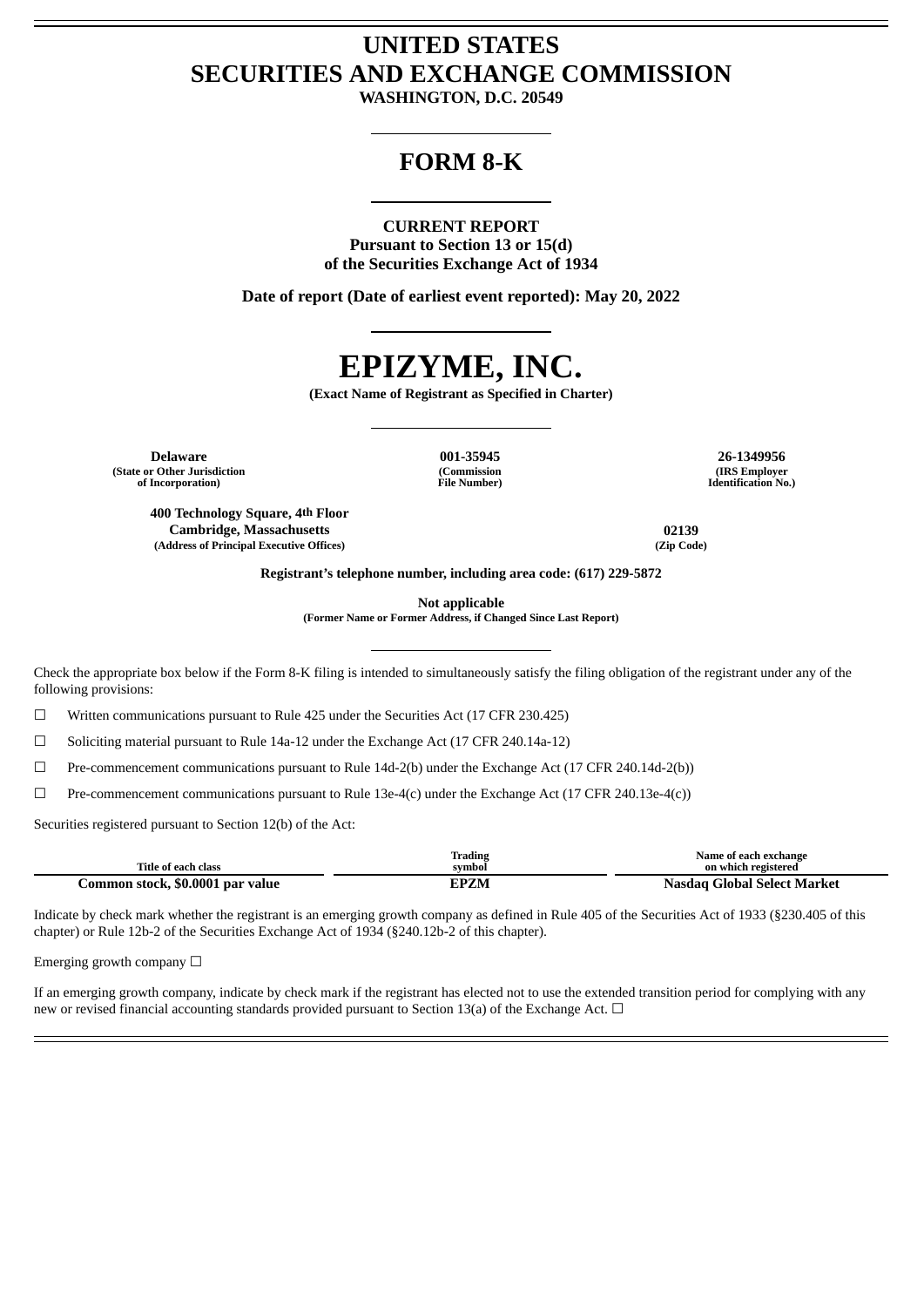#### Item 3.01 Notice of Delisting or Failure to Satisfy a Continued Listing Rule or Standard; Transfer of Listing.

On May 20, 2022, Epizyme, Inc. (the "Company") received a deficiency letter from the Listing Qualifications Department (the "Staff") of The Nasdaq Stock Market LLC ("Nasdaq") notifying the Company that, for the last 30 consecutive business days, the bid price for the Company's common stock, par value \$0.0001 per share (the "Common Stock"), had closed below the \$1.00 per share minimum bid price requirement for continued inclusion on the Nasdaq Global Select Market pursuant to Nasdaq Listing Rule 5450(a)(1) (the "Bid Price Requirement").

In accordance with Nasdaq Listing Rule 5810(c)(3)(A) (the "Compliance Period Rule"), the Company has been provided a period of 180 calendar days, or until November 16, 2022 (the "Compliance Date"), to regain compliance with the Bid Price Requirement. If, at any time before the Compliance Date, the bid price for the Common Stock closes at \$1.00 or more for a minimum of 10 consecutive business days as required under the Compliance Period Rule, the Staff will provide written notification to the Company that it has regained compliance with the Bid Price Requirement, unless the Staff exercises its discretion to extend this ten-day period pursuant to Nasdaq Listing Rule  $5810(c)(3)(H)$ .

If the Company does not regain compliance with the Bid Price Requirement by the Compliance Date, the Company may be eligible for an additional 180 calendar day compliance period. To qualify, the Company would need to transfer the listing of the Common Stock to the Nasdaq Capital Market, provided that it meets the continued listing requirement for the market value of publicly held shares and all other initial listing standards with the exception of the Bid Price Requirement. To effect such a transfer, the Company would also need to pay an application fee to Nasdaq and will need to provide written notice to the Staff of its intention to cure the deficiency during the additional compliance period by effecting a reverse stock split, if necessary. As part of its review process, the Staff will make a determination of whether it believes the Company will be able to cure this deficiency.

Should the Staff conclude that the Company will not be able to cure the deficiency, or should the Company determine not to submit an application for transfer to the Nasdaq Capital Market or notify the Staff of its intention to cure the deficiency, the Staff will provide written notification to the Company that the Common Stock will be subject to delisting. At that time, the Company may appeal the Staff's delisting determination to a Nasdaq Listing Qualifications Panel (the "Panel"). However, there can be no assurance that, if the Company receives a delisting notice and appeals the delisting determination by the Staff to the Panel, such appeal would be successful.

The Company intends to monitor the closing bid price of the Common Stock and may, if appropriate, consider available options to regain compliance with the Bid Price Requirement, which could include seeking to effect a reverse stock split. However, there can be no assurance that the Company will be able to regain compliance with the Bid Price Requirement.

 $\overline{2}$